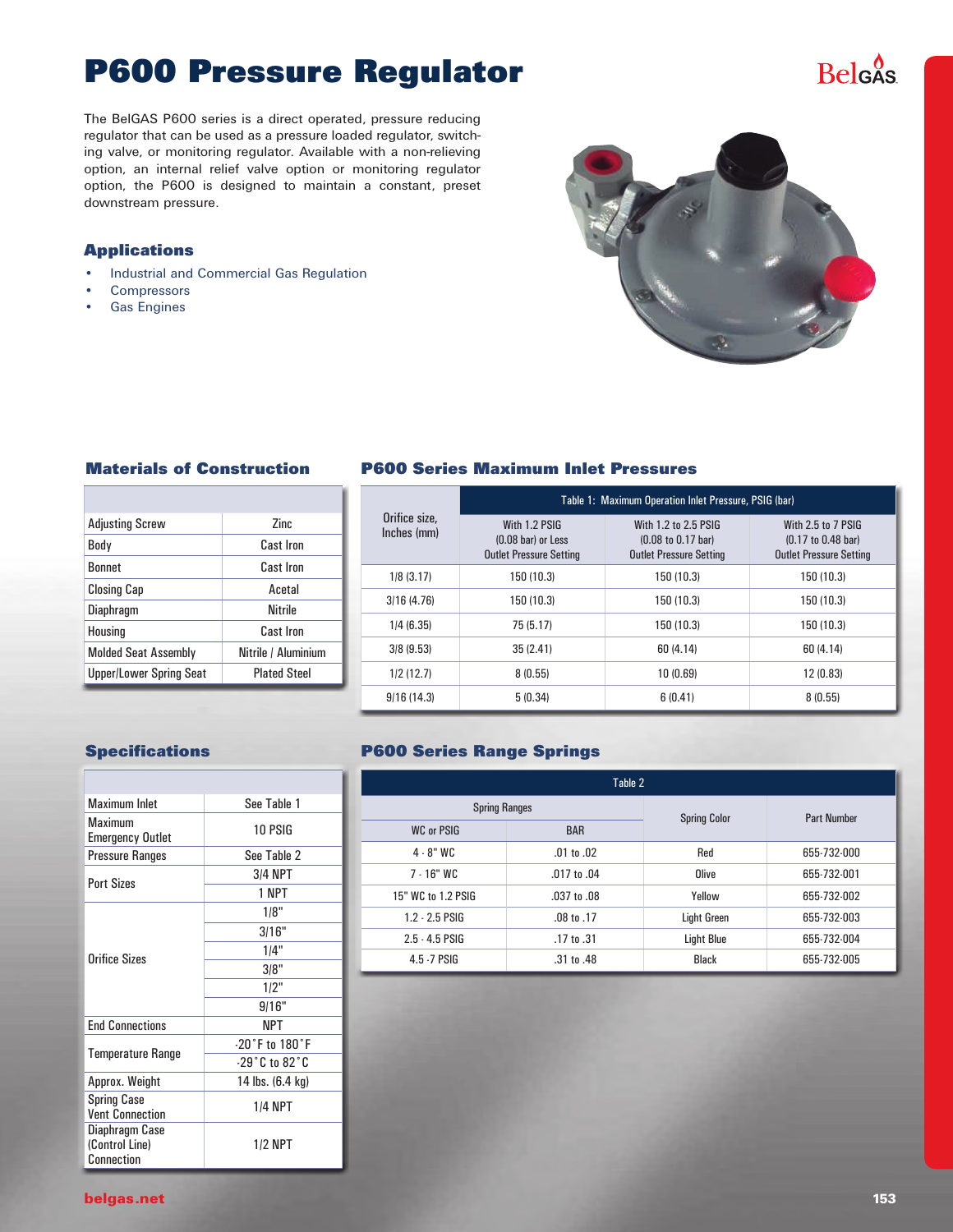#### **P600 Regulator Rebuild Kits**

|                  | <b>Kit Includes</b>                                                                                                   | <b>Part Number</b> |
|------------------|-----------------------------------------------------------------------------------------------------------------------|--------------------|
| 0.8M<br>Version  | Diaphragm, body<br>O-ring, insert O-ring,<br>seat assembly,<br>cotter pin, seat stem<br>O-ring, throat seal<br>0-rina | 971-600-000        |
| <b>R</b> Version | Diaphragm, body<br>O-ring, insert O-ring,<br>seat assembly, cotter<br>DIN                                             | 971-600-001        |

#### **P600 Part Matrix**

**P600** 

|             |             |             |             |                |                |             | 0           |                                |  |
|-------------|-------------|-------------|-------------|----------------|----------------|-------------|-------------|--------------------------------|--|
| $\mathbb A$ | $\mathbb A$ | $\mathbb A$ | $\mathbb A$ | $\mathbb A$    | A              |             | $\mathbb A$ | Body                           |  |
| 06          |             |             |             |                |                |             |             | <b>3/4 NPT</b>                 |  |
| 80          |             |             |             |                |                |             |             | 1 NPT                          |  |
|             |             |             |             |                |                |             |             | <b>Spring Range</b>            |  |
|             | 008         |             |             |                |                |             |             | 4-8 WC                         |  |
|             | 016         |             |             |                |                |             |             | 7-16 WC                        |  |
|             | 001         |             |             |                |                |             |             | 15 WC - 1.2 PSIG               |  |
|             | 002         |             |             |                |                |             |             | 1.2 - 2.5 PSIG                 |  |
|             | 004         |             |             |                |                |             |             | $2.5 - 4.5$ PSIG               |  |
|             | 007         |             |             |                |                |             |             | 4.5 - 7 PSIG                   |  |
|             |             |             |             |                |                |             |             | <b>Options</b>                 |  |
|             |             | $\mathbf 0$ |             |                |                |             |             | None                           |  |
|             |             | M           |             |                |                |             |             | <b>Monitor Version</b>         |  |
|             |             | R           |             |                |                |             |             | <b>Relieving Version</b>       |  |
|             |             |             |             |                |                |             |             | <b>Vent Assembly</b>           |  |
|             |             |             | $\bf{0}$    |                |                |             |             | Up                             |  |
|             |             |             | 1           |                |                |             |             | Down                           |  |
|             |             |             |             |                |                |             |             | <b>Orifice</b>                 |  |
|             |             |             |             | $\overline{2}$ |                |             |             | 1/8"                           |  |
|             |             |             |             | 3              |                |             |             | 3/16"                          |  |
|             |             |             |             | 4              |                |             |             | 1/4"                           |  |
|             |             |             |             | 6              |                |             |             | 3/8"                           |  |
|             |             |             |             | 8              |                |             |             | 1/2"                           |  |
|             |             |             |             | 9              |                |             |             | 9/16"                          |  |
|             |             |             |             |                |                |             |             | <b>Body Position</b>           |  |
|             |             |             |             |                | 1              |             |             | Up (Standard)                  |  |
|             |             |             |             |                | $\overline{2}$ |             |             | Down                           |  |
|             |             |             |             |                | 3              |             |             | Right                          |  |
|             |             |             |             |                | 4              |             |             | Left                           |  |
|             |             |             |             |                |                |             |             | <b>Bonnet Vent Orientation</b> |  |
|             |             |             |             |                |                | $\mathbf c$ |             | 12 O'Clock (Standard)          |  |
|             |             |             |             |                |                | D           |             | 3 O'Clock                      |  |
|             |             |             |             |                |                | E           |             | 6 O'Clock                      |  |
|             |             |             |             |                |                | F           |             | 9 O'Clock                      |  |
|             |             |             |             |                |                |             |             |                                |  |
|             |             |             |             |                |                |             | $\mathbf 0$ |                                |  |

#### **P600 Internal Relief Discharge**

| <b>Spring Range with</b>              | Internal Relief Start-to-Discharge. |
|---------------------------------------|-------------------------------------|
| <b>Spring Case Upward</b>             | <b>Pressure Above Set Pressure</b>  |
| 4 to 8 inches WC                      | 10 to 24 inches WC                  |
| (10 to 20 mbar)                       | (25 to 60 mbar)                     |
| 7 to 16 inches WC                     | 10 to 26 inches WC                  |
| (17 to 40 mbar)                       | (25 to 65 mbar)                     |
| 15 inches WC to 1.2 PSIG              | 10 to 26 inches WC                  |
| (37 to 83 mbar)                       | (25 to 65 mbar)                     |
| 1.2 to 2.5 PSIG                       | $0.5$ to 2 PSIG                     |
| $(0.08 \text{ to } 0.7 \text{ bar})$  | (0.034 to 0.14 bar                  |
| 2.5 to 4.5 PSIG                       | $0.5$ to 3 PSIG                     |
| (0.17 to 0.31 bar)                    | (0.034 to 0.21 bar)                 |
| 4.5 to 7 PSIG                         | 1 to 4 PSIG                         |
| $(0.31 \text{ to } 0.48 \text{ bar})$ | (0.069 to 0.28 bar)                 |

(Actual outlet pressure maybe lower with spring case downward.)

#### **P600 Body Positions**



#### **UP** itior **2 P600 Vent Positions**

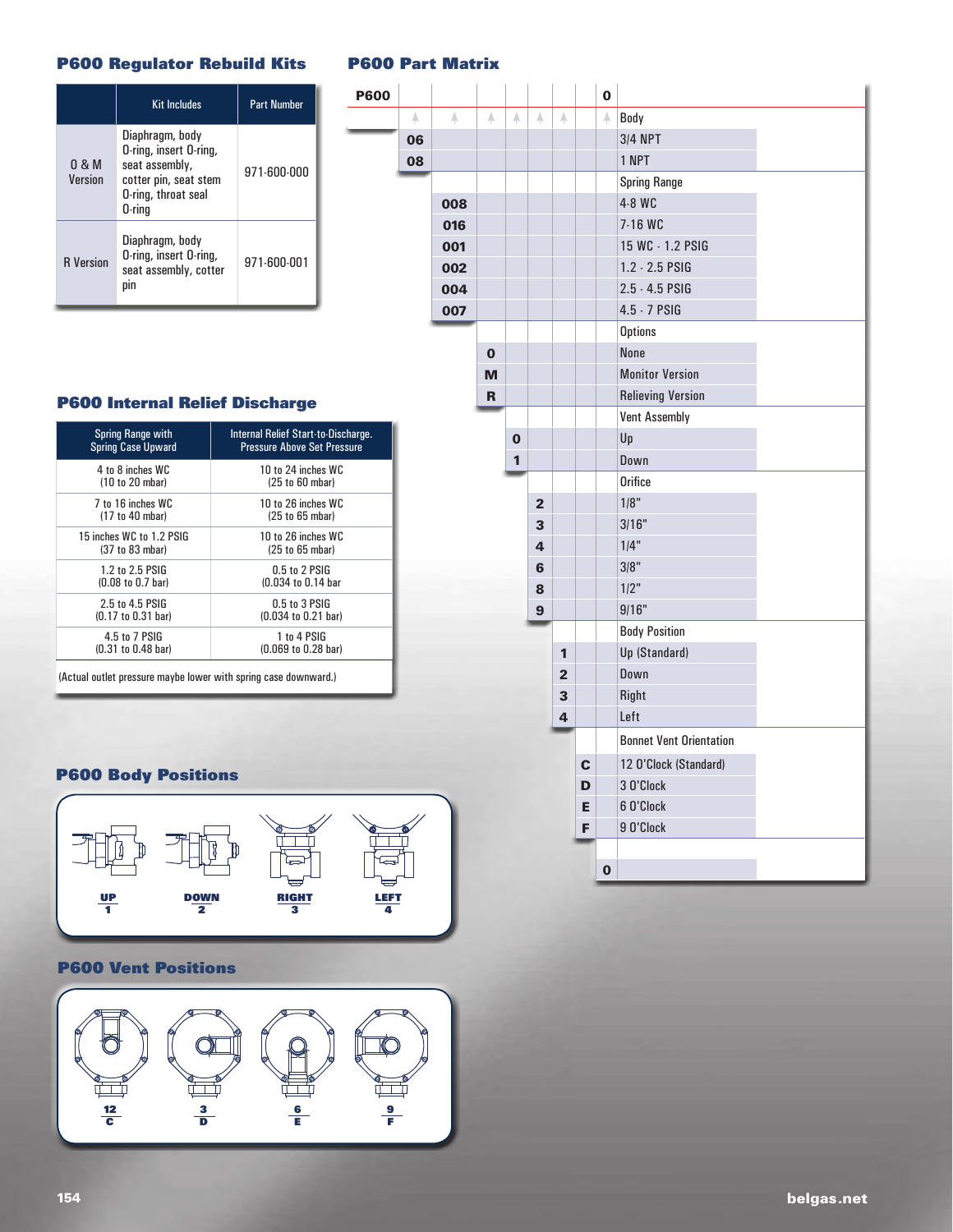#### **P600 Dimensions**

### **Belgas**

| <b>Body Size</b>  | A             | B             | c             |  |
|-------------------|---------------|---------------|---------------|--|
| <b>Inches NPT</b> | <b>Inches</b> | <b>Inches</b> | <b>Inches</b> |  |
| 3/4               |               | 6.25          | 10.7          |  |
|                   |               | 6.25          | 10.7          |  |

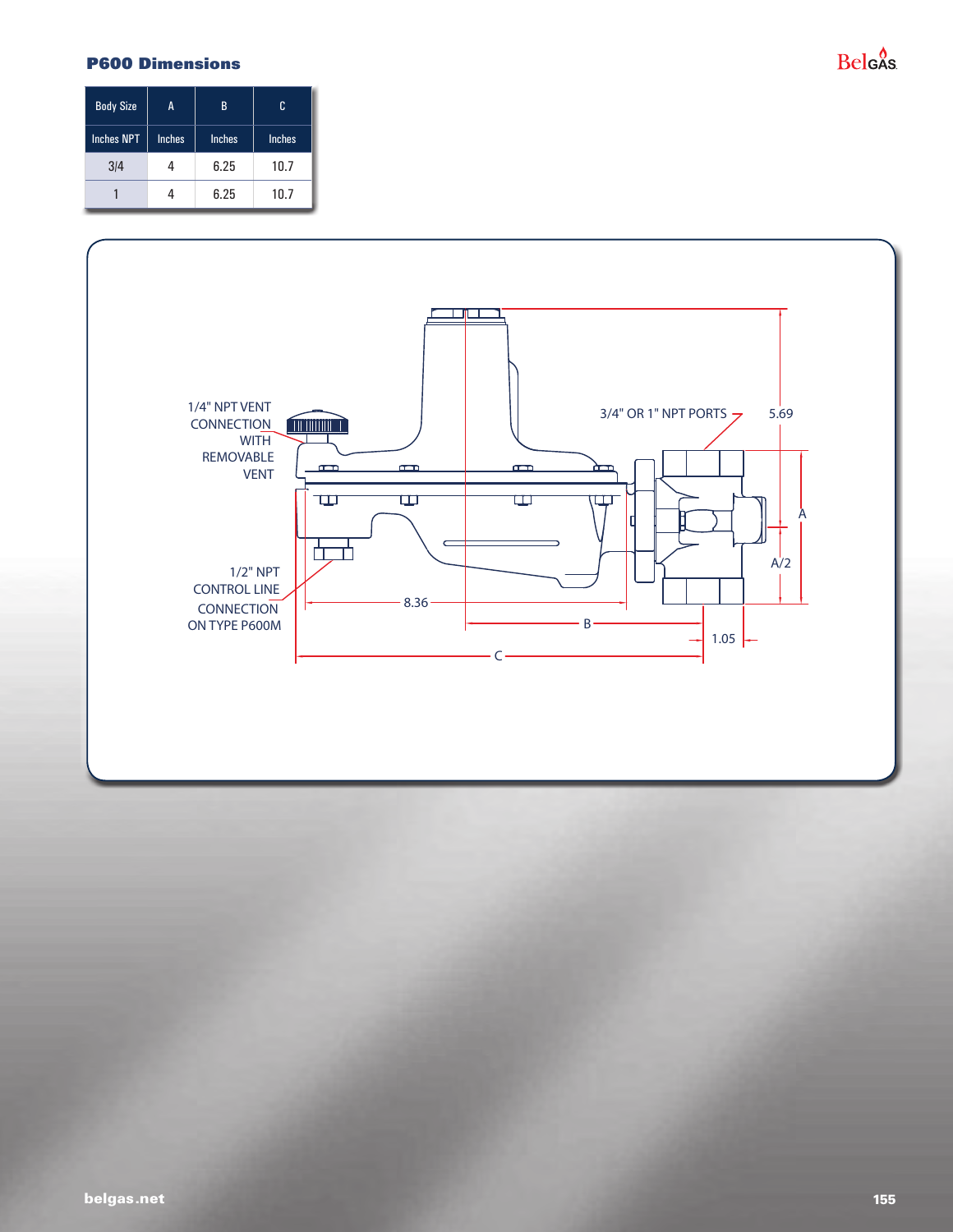### **P600 Flow Capacities in SCFH** (Nm<sup>3</sup>/h) of 0.6 Specific Gravity Natural Gas

|                                                              |                                 | <b>Outlet</b><br>Pressure |                       |              | <b>NPT 3/4 Body Size</b> |                          |                          |                           |                           |             |
|--------------------------------------------------------------|---------------------------------|---------------------------|-----------------------|--------------|--------------------------|--------------------------|--------------------------|---------------------------|---------------------------|-------------|
| <b>Outlet</b><br><b>Pressure Range</b>                       | Offset from<br><b>Setpoint</b>  |                           | <b>Inlet Pressure</b> |              |                          |                          |                          | Orifice Size, Inches (mm) |                           |             |
|                                                              |                                 | <b>Setting</b>            | <b>PSIG</b>           | <b>BAR</b>   | 1/8(3.2)                 | 3/16(4.8)                | 1/4(6.4)                 | 3/8(9.5)                  | 1/2(12.7)                 | 9/16(14.3)  |
|                                                              |                                 |                           | $\mathbf{1}$          | 0.069        | 90(2.42)                 | 170 (4.50)               | 230 (6.61)               | 250 (6.57)                | 410 (11.0)                | 440 (11.8)  |
| 4 to 8 inches WC<br>1 inch WC<br>(10 to 20 mbar)<br>(2 mbar) |                                 |                           | 5                     | 0.34         | 220 (5.87)               | 280 (7.61)               | 450 (12.1)               | 490 (13.1)                | 520 (13.8)                | 970 (25.9)  |
|                                                              |                                 | 7 inches WC               | $\boldsymbol{8}$      | 0.55         | 230 (6.22)               | 480 (12.8)               | 530 (14.2)               | 540 (14.5)                | 590 (15.9)                |             |
|                                                              |                                 | (17 mbar)                 | 20                    | 1.4          | 520 (13.8)               | 600 (16.2)               | 620 (16.6)               | 650 (17.3)                |                           |             |
|                                                              |                                 |                           | 35<br>75              | 2.4<br>5.2   | 660 (17.6)<br>770 (20.7) | 670 (18.0)<br>840 (22.5) | 840 (22.5)               | 900 (24.2)                |                           |             |
|                                                              |                                 |                           | 150                   | 10.3         | 1680 (44.9)              | 2310 (61.9)              | 960 (25.6)               |                           |                           |             |
|                                                              |                                 | $\mathbf{1}$              | 0.069                 | 90(2.42)     | 130 (3.46)               | 160 (4.15)               | 190 (5.20)               | 230 (6.22)                | 250 (6.57)                |             |
|                                                              |                                 |                           | 5                     | 0.34         | 160 (4.15)               | 250 (6.57)               | 280 (7.61)               | 350 (9.33)                | 530 (14.2)                | 750 (20.0)  |
|                                                              |                                 |                           | 8                     | 0.55         | 170 (4.50)               | 350 (9.33)               | 430 (11.4)               | 450 (12.1)                | 540 (14.5)                |             |
| 7 to 16 inches WC                                            | 1 inch WC                       | 11 inches WC              | 20                    | 1.4          | 350 (9.33)               | 490 (13.1)               | 590 (15.9)               | 610 (16.2)                |                           |             |
| (17 to 40 mbar)                                              | (2 mbar)                        | $(27 \text{ mbar})$       | 35                    | 2.4          | 520 (13.8)               | 530 (14.2)               | 620 (16.6)               | 650 (17.3)                |                           |             |
|                                                              |                                 |                           | 75                    | 5.2          | 650 (17.3)               | 660 (17.6)               | 940 (25.2)               |                           |                           |             |
|                                                              |                                 |                           | 150                   | 10.3         | 1680 (44.9)              | 2060 (55.3)              |                          |                           |                           |             |
|                                                              |                                 |                           | $\overline{2}$        | 0.14         | 90(2.42)                 | 340 (8.98)               | 500 (13.5)               | 900 (24.2)                | 1100 (29.4)               | 1150 (30.8) |
|                                                              |                                 |                           | $6\phantom{1}$        | 0.41         | 250 (6.57)               | 540 (14.5)               | 930 (24.9)               | 1640 (43.9)               | 2100 (56.4)               |             |
|                                                              |                                 | 15 inches WC              | 10                    | 0.69         | 340 (8.98)               | 800 (21.4)               | 1390 (37.0)              | 1940 (51.9)               |                           |             |
|                                                              |                                 | (37 mbar)                 | 30                    | 2.1          | 680 (18.3)               | 1450 (38.7)              | 2390 (64.0)              | 2450 (65.7)               |                           |             |
|                                                              |                                 |                           | 60                    | 4.1          | 1160 (31.1)              | 2460 (66.0)              | 3480 (93.3)              |                           |                           |             |
| 15 inches WC<br>to 1.2 PSIG                                  | 5-1/2 inches WC                 |                           | 150                   | 10.3         | 2570 (68.8)              | 2710 (72.6)              |                          |                           |                           |             |
| (37 to 83 mbar)                                              | $(14 \text{ mbar})$             |                           | $\overline{2}$        | 0.14         | 90(2.42)                 | 260 (6.91)               | 410 (11.1)               | 600 (16.2)                | 810 (21.8)                | 700 (18.7)  |
|                                                              |                                 |                           | $6\phantom{1}$        | 0.41         | 250 (6.57)               | 460 (12.4)               | 700 (18.7)               | 1290 (34.6)               | 1420 (38.0)               |             |
|                                                              |                                 | <b>1.2 PSIG</b>           | 10                    | 0.69         | 310 (8.31)               | 660 (17.6)               | 1020 (27.3)              | 1420 (38.0)               |                           |             |
|                                                              |                                 | (83 mbar)                 | 30                    | 2.1          | 670 (18.0)               | 1109 (29.7)              | 2060 (55.3)              | 2430 (65.0)               |                           |             |
|                                                              |                                 |                           | 60                    | 4.1          | 1140 (30.4)              | 2180 (58.4)              | 3350 (89.9)              |                           |                           |             |
|                                                              |                                 |                           | 150                   | 10.3         | 2480 (66.4)              | 2650 (70.9)              |                          |                           |                           |             |
|                                                              |                                 |                           | $\overline{2}$        | 0.14         | 120(3.11)                | 170 (4.50)               | 220 (5.87)               | 350 (9.33)                | 490 (13.1)                | 520 (13.8)  |
|                                                              |                                 |                           | $6\phantom{1}$        | 0.41         | 180 (4.85)               | 340 (8.98)               | 450 (12.1)               | 740 (19.7)                | 850 (22.8)                | 1070 (28.7) |
|                                                              |                                 | <b>1.2 PSIG</b>           | 10                    | 0.69         | 190 (5.20)               | 440 (11.8)               | 590 (15.9)               | 1010 (27.0)               | 1170 (31.5)               |             |
|                                                              |                                 | (83 mbar)                 | 30                    | 2.1          | 560 (14.9)               | 900 (24.2)               | 1550 (41.5)              | 1720 (46.0)               |                           |             |
| 1.2 to 2.5 PSIG                                              | 0.2 PSIG                        |                           | 60                    | 4.1          | 860 (23.2)               | 1110 (29.7)              | 2480 (66.4)              | 2340 (62.6)               |                           |             |
| (83 to 172 mbar)                                             | (14 mbar)                       |                           | 150                   | 10.3         | 1990 (53.3)              | 3480 (93.3)              | 3500 (93.8)              |                           |                           |             |
|                                                              |                                 |                           | $6\phantom{1}$        | 0.41         | 140 (3.81)               | 190 (5.20)               | 260 (6.91)               | 450 (12.1)                | 590 (15.9)                | 680 (18.3)  |
|                                                              |                                 | 2.5 PSIG                  | 10                    | 0.69         | 170 (4.50)               | 340 (8.98)               | 490 (13.1)               | 570 (15.2)                | 860 (23.2)                |             |
|                                                              |                                 | (172 mbar)                | 30                    | 2.1          | 430 (11.4)               | 660 (17.6)               | 980 (26.3)               | 1030 (27.7)               |                           |             |
|                                                              |                                 |                           | 60                    | 4.1          | 750 (20.0)               | 850 (22.8)               | 1940 (51.9)              | 2250 (60.2)               |                           |             |
|                                                              |                                 |                           | 150                   | 10.3         | 1480 (39.8)              | 2320 (62.2)              | 3350 (89.9)              |                           |                           |             |
|                                                              |                                 |                           | $\overline{4}$        | 0.26         | 130 (3.46)               | 180 (4.85)               | 190 (5.20)               | 310 (8.31)                | 370 (10.0)                | 480 (12.8)  |
|                                                              |                                 |                           | 8                     | 0.55         | 140 (3.81)               | 280 (7.61)               | 360 (9.67)               | 520 (13.8)                | 710 (19.0)                | 800 (21.4)  |
|                                                              |                                 | 2.5 PSIG                  | 12                    | 0.82         | 190 (5.20)               | 360 (9.67)               | 490 (13.1)               | 680 (18.3)                | 930 (24.9)                |             |
|                                                              |                                 | (172 mbar)                | 30                    | 2.1          | 430 (11.4)               | 620 (16.6)               | 900 (24.2)               | 1110 (29.7)               |                           |             |
| 2.5 to 4.5 PSIG                                              | 0.3 PSIG                        |                           | 60                    | 4.1          | 660 (17.6)               | 1010 (27.0)              | 1730 (46.3)              | 1830 (49.1)               |                           |             |
| (172 to 310 mbar)                                            | (21 mbar)                       |                           | 150                   | 10.3         | 1570 (42.2)              | 2060 (55.3)              | 4620 (124)               |                           |                           |             |
|                                                              |                                 |                           | $\, 8$                | 0.55         | 120 (3.11)               | 190 (5.20)               | 250 (6.57)               | 400 (10.7)                | 520 (13.8)                | 540 (14.5)  |
|                                                              |                                 | 4.5 PSIG                  | 12                    | 0.82         | 160 (4.15)               | 210 (5.52)               | 320 (8.66)               | 530 (14.2)                | 720 (19.3)                |             |
|                                                              |                                 | (310 mbar)                | 30                    | 2.1          | 300 (7.96)               | 460 (12.4)               | 760 (20.4)               | 830 (22.1)                |                           |             |
|                                                              |                                 |                           | 60                    | 4.1          | 590 (15.9)               | 810 (21.8)               | 1230 (32.9)              | 1340 (36.0)               |                           |             |
|                                                              |                                 |                           | 150<br>$9\,$          | 10.3<br>0.62 | 1230 (32.9)              | 1640 (43.9)              | 3610 (96.8)              |                           |                           |             |
|                                                              |                                 |                           | 12                    | 0.83         | 190 (5.20)<br>210 (5.52) | 310 (8.31)<br>400 (10.7) | 430 (11.4)<br>560 (14.9) | 620 (16.6)<br>810 (21.8)  | 930 (24.9)<br>1150 (30.8) | 990 (26.6)  |
|                                                              |                                 | 4.5 PSIG                  | 30                    | 2.1          | 520 (13.8)               | 860 (23.2)               | 1100 (29.4)              | 1810 (48.4)               |                           |             |
|                                                              |                                 | (310 mbar)                | 60                    | 4.1          | 860 (23.2)               | 1520 (40.8)              | 2050 (55.0)              | 2710 (72.6)               |                           |             |
|                                                              |                                 |                           | 150                   | 10.3         | 1960 (52.6)              | 3480 (93.3)              | 5040 (135)               |                           |                           |             |
| 4.5 to 7 PSIG<br>(310 to 483 mbar)                           | 0.7 PSIG<br>$(48 \text{ mbar})$ |                           | $9\,$                 | 0.62         | 160 (4.15)               | 210 (5.52)               | 270 (7.26)               | 520 (13.8)                | 620 (16.6)                | 660 (17.6)  |
|                                                              |                                 |                           | 12                    |              |                          |                          |                          |                           |                           |             |
|                                                              |                                 | 7 PSIG                    | 30                    | 0.83         | 190 (5.20)               | 310 (8.31)               | 370 (10.0)               | 650 (17.3)                | 860 (23.2)                |             |
|                                                              |                                 | (483 mbar)                |                       | 2.1          | 370 (9.92)               | 700 (18.7)               | 900 (24.2)               | 1330 (35.6)               |                           |             |
|                                                              |                                 |                           | 60<br>150             | 4.1          | 800 (21.4)               | 1290 (34.6)              | 1720 (46.0)              | 2450 (65.7)               |                           |             |
|                                                              |                                 |                           |                       | 10.3         | 1910 (51.2)              | 3350 (89.9)              | 4050 (109)               |                           |                           |             |

**Example 2** - Shaded areas show where maximum operating inlet pressure for a given port diameter is exceeded.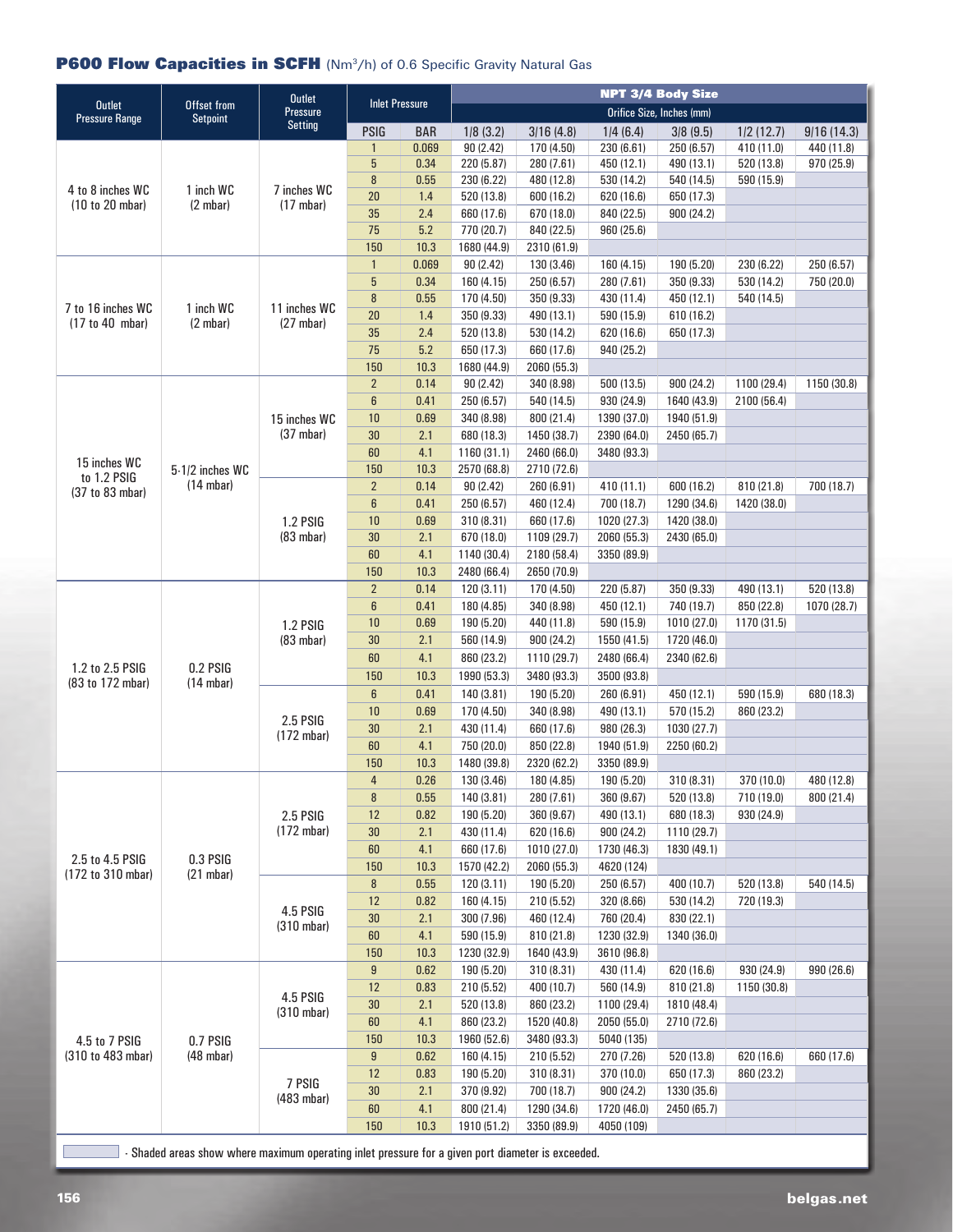#### **P600 Flow Capacities in SCFH** (Nm<sup>3</sup>/h) of 0.6 Specific Gravity Natural Gas

## $Bels<sup>0</sup>$

|                                        |                                        | <b>Outlet</b>            |                        | <b>NPT 1 Body Size</b> |                            |                           |                          |                           |                           |             |  |
|----------------------------------------|----------------------------------------|--------------------------|------------------------|------------------------|----------------------------|---------------------------|--------------------------|---------------------------|---------------------------|-------------|--|
| <b>Outlet</b><br><b>Pressure Range</b> | Offset from<br><b>Setpoint</b>         | Pressure                 | <b>Inlet Pressure</b>  |                        |                            |                           |                          | Orifice Size, Inches (mm) |                           |             |  |
|                                        |                                        | <b>Setting</b>           | <b>PSIG</b>            | <b>BAR</b>             | 1/8(3.2)                   | 3/16(4.8)                 | 1/4(6.4)                 | 3/8(9.5)                  | 1/2(12.7)                 | 9/16(14.3)  |  |
|                                        |                                        |                          | $\mathbf{1}$           | 0.069                  | 90 (2.42)                  | 220 (5.87)                | 250 (6.57)               | 300 (7.96)                | 410 (11.1)                | 530 (14.2)  |  |
|                                        |                                        |                          | $5\phantom{.0}$        | 0.34                   | 220 (5.87)                 | 430 (11.4)                | 450 (12.1)               | 1140 (30.4)               | 1900 (50.8)               | 1920 (51.5) |  |
| 4 to 8 inches WC<br>(10 to 20 mbar)    |                                        |                          | $\bf 8$                | 0.55                   | 230 (6.22)                 | 490 (13.1)                | 530 (14.2)               | 2140 (57.4)               | 2360 (63.3)               |             |  |
|                                        | 1 inch WC<br>(2 mbar)                  | 7 inches WC<br>(17 mbar) | 20                     | 1.4                    | 520 (13.8)                 | 970 (25.9)                | 1810 (48.4)              | $1170(31.5)^{1}$          |                           |             |  |
|                                        |                                        |                          | 35                     | 2.4                    | 710 (19.0)                 | 1480 (39.8)               | $2300(61.5)^{1}$         | $930(24.9)^1$             |                           |             |  |
|                                        |                                        |                          | 75                     | 5.2                    | 1030 (27.7)                | $1100(29.4)^{1}$          | 1390 (37.3) <sup>1</sup> |                           |                           |             |  |
|                                        |                                        |                          | 150                    | 10.3                   | 1680 (44.9) <sup>1</sup>   | $1160(31.1)^1$            |                          |                           |                           |             |  |
|                                        |                                        |                          | $\mathbf{1}$           | 0.069                  | 90 (2.42)                  | 160 (4.15)                | 170 (4.50)               | 210 (5.52)                | 230 (6.22)                | 250 (6.57)  |  |
|                                        |                                        |                          | 5                      | 0.34                   | 160 (4.15)                 | 300 (7.96)                | 310 (8.31)               | 520 (13.8)                | 620 (16.6)                | 1160 (31.1) |  |
| 7 to 16 inches WC                      | 1 inch WC                              | 11 inches WC             | 8                      | 0.55                   | 170 (4.50)                 | 360 (9.67)                | 430 (11.4)               | 1160(31.1)                | 1460 (39.1)               |             |  |
| (17 to 40 mbar)                        | (2 mbar)                               | $(27 \text{ mbar})$      | 20                     | 1.4                    | 350 (9.33)                 | 580 (15.6)                | 780 (20.7)               | 1630 (43.6)               |                           |             |  |
|                                        |                                        |                          | 35                     | 2.4                    | 560 (14.9)                 | 1030 (27.7)               | 2840 (37.5)              | $1190 (31.8)^1$           |                           |             |  |
|                                        |                                        |                          | 75                     | 5.2                    | 1230 (32.9)                | 1290 (34.6)               | 1510 (40.4) <sup>1</sup> |                           |                           |             |  |
|                                        |                                        |                          | 150                    | 10.3                   | 1740 (46.7)                | 1240 (33.2) <sup>1</sup>  |                          |                           |                           |             |  |
|                                        |                                        |                          | $\overline{2}$         | 0.14                   | 90 (2.42)                  | 460 (12.3)                | 500 (13.4)               | 1100 (29.5)               | 1160 (31.1)               | 1330 (34.8) |  |
|                                        |                                        |                          | $\boldsymbol{6}$       | 0.41                   | 250 (6.70)                 | 750 (20.1)                | 930 (24.9)               | 2500 (67.0)               | 2800 (75.0)               |             |  |
|                                        |                                        | 15 inches WC             | 10                     | 0.69                   | 340 (9.11)                 | 920 (24.7)                | 1590 (42.6)              | 3250 (87.1)               |                           |             |  |
|                                        |                                        | $(37 \text{ mbar})$      | 30                     | 2.1                    | 680 (18.2)                 | 1560 (41.8)               | 2830 (75.8)              | 5460 (146)                |                           |             |  |
| 15 inches WC                           |                                        |                          | 60                     | 4.1                    | 1160 (31.1)<br>2570 (2.42) | 2550 (68.3)               | 4620 (124)               |                           |                           |             |  |
| to 1.2 PSIG                            | 5-1/2 inches WC<br>$(14 \text{ mbar})$ |                          | 150<br>$\overline{2}$  | 10.3<br>0.14           | 90 (2.42)                  | 2770 (74.2)<br>400 (10.7) | 460 (12.3)               | 820 (22.0)                | 840 (22.5)                | 900 (24.1)  |  |
| (37 to 83 mbar)                        |                                        |                          | $6\phantom{1}$         | 0.41                   | 250 (6.57)                 | 630 (16.9)                | 700 (18.8)               | 1550 (41.5)               | 1610 (43.1)               |             |  |
|                                        |                                        | <b>1.2 PSIG</b>          | 10                     | 0.69                   | 320 (8.58)                 | 860 (23.0)                | 1020 (27.3)              | 2320 (62.2)               |                           |             |  |
|                                        |                                        | (83 mbar)                | 30                     | 2.1                    | 670 (18.0)                 | 1540 (41.3)               | 2550 (68.3)              | 4390 (118)                |                           |             |  |
|                                        |                                        |                          | 60                     | 4.1                    | 1140 (30.6)                | 2550 (68.3)               | 4190 (112)               |                           |                           |             |  |
|                                        |                                        |                          | 150                    | 10.3                   | 2570 (68.9)                | 3100 (83.1)               |                          |                           |                           |             |  |
|                                        |                                        |                          | $\overline{2}$         | 0.14                   | 120(3.11)                  | 210 (5.52)                | 230 (6.22)               | 360 (9.65)                | 620 (16.6)                | 660 (17.6)  |  |
|                                        |                                        |                          | $\boldsymbol{6}$       | 0.41                   | 180 (4.85)                 | 340 (8.98)                | 450 (12.1)               | 750 (20.1)                | 8810 (23.5)               | 1080 (29.1) |  |
|                                        |                                        | <b>1.2 PSIG</b>          | 10                     | 0.69                   | 190 (5.20)                 | 560 (14.9)                | 650 (17.3)               | 1150 (30.8)               | 1750 (47.0)               |             |  |
|                                        |                                        | (83 mbar)                | 30                     | 2.1                    | 630 (16.9)                 | 1230 (32.9)               | 1600 (42.9)              | 1910 (51.2)               |                           |             |  |
|                                        |                                        |                          | 60                     | 4.1                    | 1010 (27.0)                | 2450 (65.7)               | 3600 (96.5)              | 2420 (64.9)               |                           |             |  |
| 1.2 to 2.5 PSIG<br>(83 to 172 mbar)    | 0.2 PSIG<br>$(14 \text{ mbar})$        |                          | 150                    | 10.3                   | 2440 (65.3)                | 3480 (93.3)               | 3870 (104)               |                           |                           |             |  |
|                                        |                                        |                          | 6                      | 0.41                   | 140 (3.81)                 | 260 (6.91)                | 270 (7.26)               | 500 (13.4)                | 670 (18.0)                | 680 (18.3)  |  |
|                                        |                                        |                          | 10                     | 0.69                   | 180 (4.85)                 | 450 (12.1)                | 490 (13.1)               | 710 (19.0)                | 860 (23.2)                |             |  |
|                                        |                                        | 2.5 PSIG<br>(172 mbar)   | 30                     | 2.1                    | 570 (15.2)                 | 720 (19.3)                | 1030 (27.7)              | 1640 (44.0)               |                           |             |  |
|                                        |                                        |                          | 60                     | 4.1                    | 850 (22.8)                 | 1830 (49.1)               | 2520 (67.4)              | 3130 (83.9)               |                           |             |  |
|                                        |                                        |                          | 150                    | 10.3                   | 2190 (58.8)                | 3350 (89.9)               | 3480 (93.3)              |                           |                           |             |  |
|                                        |                                        |                          | $\overline{4}$         | 0.26                   | 140 (3.81)                 | 180 (4.85)                | 190 (5.20)               | 410 (11.1)                | 430 (11.4)                | 480 (12.8)  |  |
|                                        |                                        |                          | 8                      | 0.55                   | 180 (4.85)                 | 320 (8.66)                | 360 (9.67)               | 710 (19.0)                | 740 (19.7)                | 900 (24.2)  |  |
|                                        |                                        | 2.5 PSIG                 | 12                     | 0.82                   | 190 (5.20)                 | 400 (10.7)                | 490 (13.1)               | 930 (24.9)                | 960 (25.6)                |             |  |
|                                        |                                        | (172 mbar)               | 30                     | 2.1                    | 430 (11.4)                 | 620 (16.6)                | 900 (24.2)               | 1830 (49.1)               |                           |             |  |
| 2.5 to 4.5 PSIG                        | 0.3 PSIG                               |                          | 60                     | 4.1                    | 660 (17.6)                 | 1610 (43.2)               | 1740 (46.7)              | 2970 (79.6)               |                           |             |  |
| (172 to 310 mbar)                      | (21 mbar)                              |                          | 150                    | 10.3                   | 2010 (53.9)                | 4090 (110)                | 6660 (178)               |                           |                           |             |  |
|                                        |                                        |                          | 8                      | 0.55                   | 120(3.11)                  | 190 (5.20)                | 250 (6.57)               | 490 (13.1)                | 520 (13.8)                | 540 (14.5)  |  |
|                                        |                                        | 4.5 PSIG                 | 12                     | 0.82                   | 160 (4.15)                 | 210 (5.52)                | 320 (8.66)               | 610 (16.2)                | 850 (22.8)                |             |  |
|                                        |                                        | $(310 \text{ mbar})$     | 30                     | 2.1                    | 390 (10.4)                 | 520 (13.8)                | 760 (20.4)               | 1360 (36.3)               |                           |             |  |
|                                        |                                        |                          | 60                     | 4.1                    | 630 (16.9)                 | 840 (22.5)                | 1230 (32.9)              | 2580 (69.1)               |                           |             |  |
|                                        |                                        |                          | 150                    | 10.3                   | 1390 (37.3)<br>210 (5.52)  | 2880 (77.1)               | 4990 (134)               |                           |                           |             |  |
|                                        |                                        |                          | $\boldsymbol{9}$<br>12 | 0.62<br>0.83           | 230 (6.22)                 | 310 (8.31)<br>400 (10.7)  | 430 (11.4)<br>560 (14.9) | 770 (20.6)<br>1010 (27.0) | 970 (25.9)<br>1290 (34.6) | 1050 (28.0) |  |
|                                        |                                        | 4.5 PSIG                 | 30                     | 2.1                    | 520 (13.8)                 | 860 (23.2)                | 1100 (29.4)              | 2080 (55.7)               |                           |             |  |
|                                        |                                        | (310 mbar)               | 60                     | 4.1                    | 880 (23.5)                 | 1520 (40.8)               | 2050 (55.0)              | 3650 (97.8)               |                           |             |  |
| 4.5 to 7 PSIG                          | 0.7 PSIG                               |                          | 150                    | 10.3                   | 2060 (55.3)                | 3510 (94.0)               | 6000 (161)               |                           |                           |             |  |
| (310 to 483 mbar)                      | $(48 \text{ mbar})$                    |                          | 9                      | 0.62                   | 160 (4.15)                 | 210 (5.52)                | 270 (7.26)               | 590 (15.9)                | 620 (16.6)                | 660 (17.6)  |  |
|                                        |                                        |                          | 12                     | 0.83                   | 210 (5.52)                 | 310 (8.31)                | 370 (10.0)               | 770 (20.7)                | 890 (23.6)                |             |  |
|                                        |                                        | 7 PSIG                   | 30                     | 2.1                    | 370 (10.0)                 | 700 (18.7)                | 900 (24.2)               | 1650 (44.2)               |                           |             |  |
|                                        |                                        | (483 mbar)               | 60                     | 4.1                    | 800 (21.4)                 | 1290 (34.6)               | 1720 (46.0)              | 2760 (74.0)               |                           |             |  |
|                                        |                                        |                          |                        | 150                    | 10.3                       | 2010 (53.9)               | 3390 (90.9)              | 4140 (111)                |                           |             |  |

1. Limited due to boost

 $\Box$  - Shaded areas show where maximum operating inlet pressure for a given port diameter is exceeded.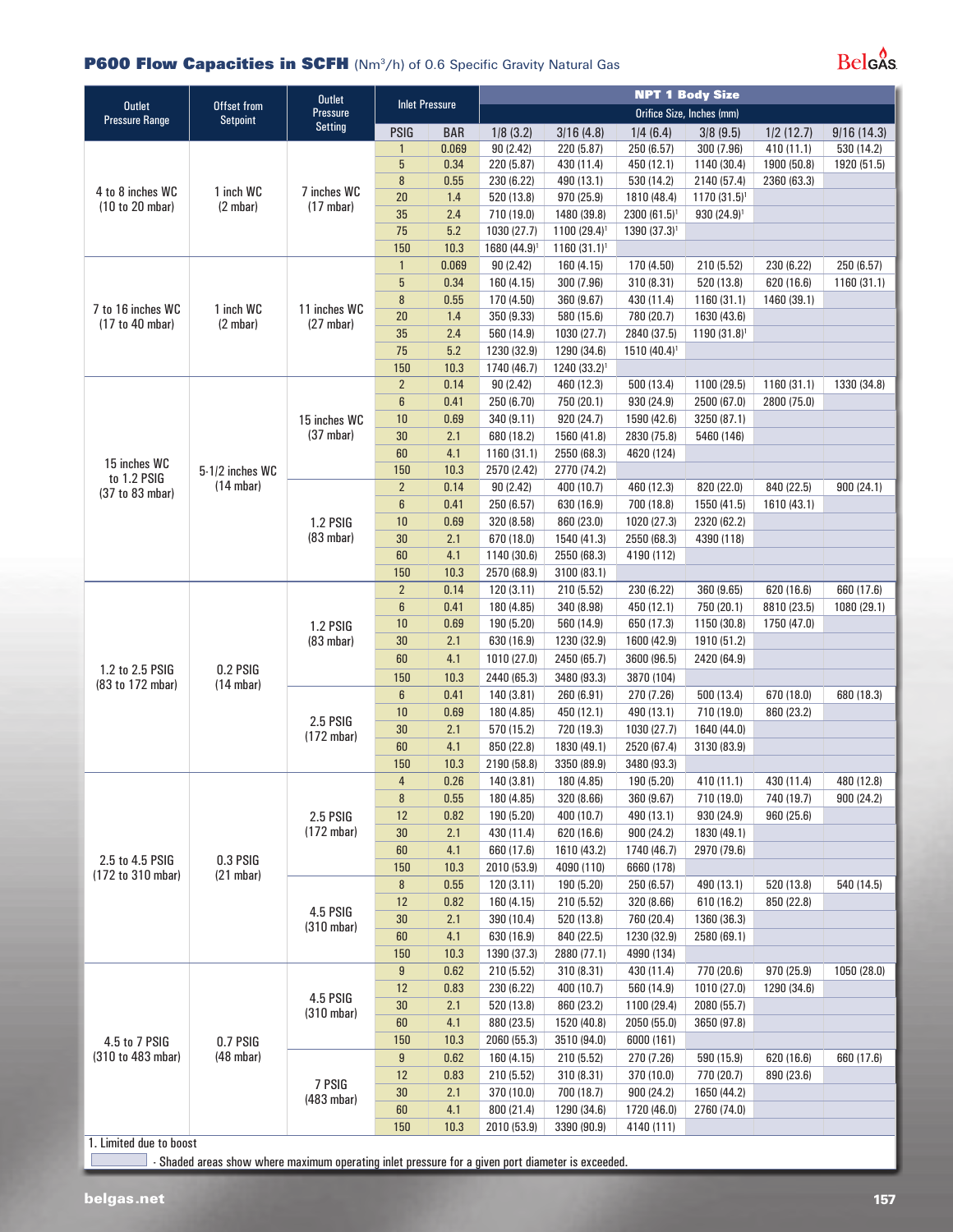#### **P600 Parts List**

| Item | <b>Description</b>                                                    | $0$ ty.        | <b>Part Number</b> |
|------|-----------------------------------------------------------------------|----------------|--------------------|
| 1    | $3/4"$ Iron                                                           | 1              | 664-318-000        |
|      | 1" NPT - Iron                                                         |                | 664-318-001        |
| 2    | <b>Body Bolts - Plated Steel</b>                                      | 2              | 648-466-006        |
| 3    | <b>Bonnet - Iron</b>                                                  | 1              | 604-559-000        |
| 4    | Lower Casing - Iron                                                   | 1              | 629-232-000        |
|      | <b>Orifices</b>                                                       |                |                    |
|      | 1/8" Aluminum                                                         |                | 688-013-004        |
|      | 3/16" Aluminum                                                        |                | 688-013-003        |
| 5    | 1/4" Aluminum                                                         | 1              | 688-013-002        |
|      | 3/8" Aluminum                                                         |                | 688-013-001        |
|      |                                                                       |                |                    |
|      | 1/2" Aluminum                                                         |                | 688-013-000        |
|      | 9/16" Aluminum                                                        |                | 688-018-001        |
|      | <b>Range Springs</b>                                                  |                |                    |
|      | 4" - 8" WC - Red, Plated Steel                                        |                | 655-732-000        |
|      | 7" - 16" WC - Olive Drab, Plated Steel                                |                | 655-732-001        |
| 6    | 15" WC - 1.2 PSIG - Yellow, Plated Steel                              | 1              | 655 732 002        |
|      | 1.2 PSIG - 2.5 PSIG - Light Green, Plated Steel                       |                | 655 732 003        |
|      | 2.5 PSIG - 4.5 PSIG - Light Blue, Plated Steel                        |                | 655-732-004        |
|      | 4.5 PSIG - 7 PSIG - Black, Plated Steel                               |                | 655 732 005        |
|      | <b>Diaphragm Heads</b>                                                |                |                    |
| 7    | Diaphragm Head - 0 & M Versions - Stainless Steel                     | 1              | 628-281-000        |
|      | Diaphragm Head - R Version Only - Plated Steel                        |                | 628-281-001        |
|      | <b>Pusher Post</b>                                                    |                |                    |
| 8    | Pusher Post - 0 & M Versions - Aluminum                               | 1              | 637-329-000        |
|      | <b>Pusher Post - R Version - Zamak</b>                                |                | 637-329-001        |
|      | <b>Diaphragms</b>                                                     |                |                    |
| 9    | Diaphragm - Nitrile - 0 & M Versions                                  | 1              | 618-095-000        |
|      | Diaphragm - Nitrile - R Version Only                                  |                | 618-095-001        |
| 10   | <b>Body O-ring - Nitrile</b>                                          | 1              | 649-309-001        |
| 11   | <b>Insert O-Ring - Nitrile</b>                                        | 1              | 649-309-002        |
| 12   | Seat Assembly - Nitrile                                               | 1              | 822-023-002        |
| 13   | <b>Seat Stem - Anodized Aluminum</b>                                  | 1              | 689-008-000        |
| 14   | <b>Cotter Pin (Not Shown) - Stainless Steel</b>                       | 1              | 635-000-004        |
| 15   | Lever Assembly - Plated Steel                                         | 1              | 827-014-000        |
| 16   | Lever Screw - Plated Steel                                            | $\overline{2}$ | 648-000-383        |
| 17   | Seat Assembly Guide Insert - Aluminum                                 | 1              | 626-108-000        |
|      |                                                                       | 1              |                    |
| 18   | <b>Bonnet Cap - Plastic</b><br><b>Build Screw Nuts - Plated Steel</b> |                | 610-056-000        |
| 19   |                                                                       | 8              | 634 000 038        |
| 20   | <b>Build Screws - Plated Steel</b>                                    | 8              | 648-000-030        |
| 21   | Vent Assembly - Spring Case Up (Standard) - Plastic                   | 1<br>1         | 836-009-000        |
|      | Vent Assembly - Spring Case Down - Plastic                            |                | 836-008-000        |
| 23   | Seat Stem O-ring - M Version Only - Nitrile                           | 1              | 649-000-001        |
| 24   | Throat Seal O-ring - M Version Only - Nitrile                         | 1              | 649-000-193        |
| 25   | Pilot Tube Assembly - 0 & R Versions - Stainless Steel                | 1              | 818-006-000        |
|      | <b>Insert Screws</b>                                                  |                |                    |
| 26   | <b>0 &amp; R Version - Stainless Steel</b>                            | 4              | 648-000-383        |
|      | <b>M Version - Plated Steel</b>                                       | 1              | 648-000-389        |
| 27   | <b>Adjustment Screw - Zinc</b>                                        | 1              | 648-499-000        |
| 28   | Lower spring Washer - 0 & M Versions - Plated Steel                   | 1              | 662-236-001        |
| 29   | Spring Holder - R Version Only - Plated Steel                         | 1              | 648-537-000        |
| 30   | Diaphragm Cap Screw - 0 & M Versions - Plated Steel                   | 1              | 648-466-007        |
| 31   | Relief Valve Spring - R Version Only - Stainless Steel                | 1              | 655-732-006        |
| 32   | <b>Back-up Ring - Stainless Steel</b>                                 | 1              | 662-236-000        |
| 33   | Lower Spring Seat - 0 & M Versions - Plated Steel                     | 1              | 643-197-001        |
| 34   | Cap Gasket - Neoprene                                                 | 1              | 624-069-000        |



Parts included in P600 R Repair Kit, 971-600-001

**P600 M**



Parts included in P600 O and M Repair Kit, 971-600-000